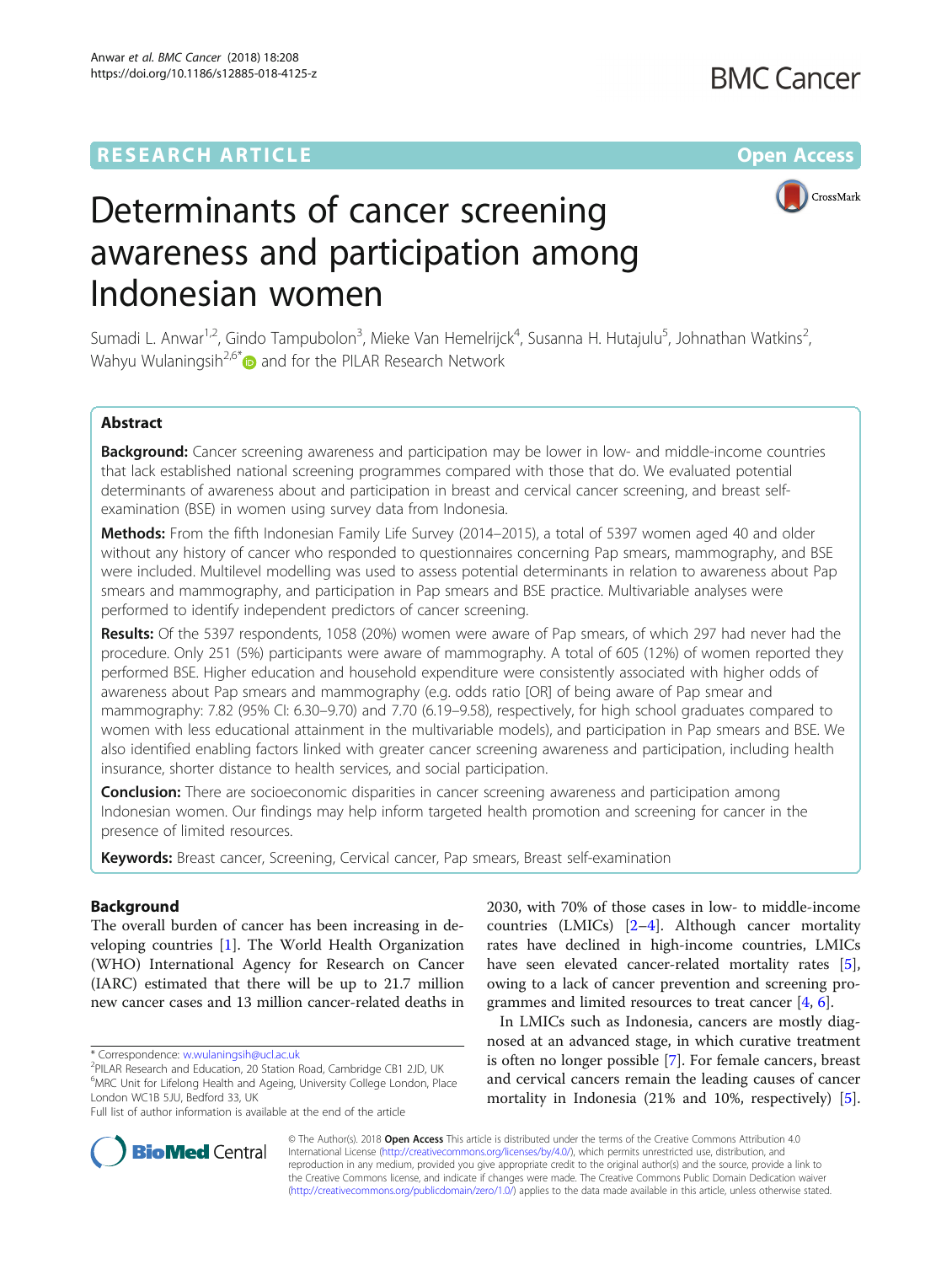Yet, affordable cervical cancer screening is only available in eight of 34 provinces in Indonesia, [[5](#page-10-0), [8](#page-10-0)] with low awareness and uptake of breast and cervical cancer screening  $[5, 8, 9]$  $[5, 8, 9]$  $[5, 8, 9]$  $[5, 8, 9]$  $[5, 8, 9]$  $[5, 8, 9]$ . The low uptake may be attributable to a range of barriers including a lack of knowledge about cancer prevention as well as widespread misconceptions and fears about cancer and its treatment [\[9](#page-10-0), [10](#page-10-0)] also further contribute to the late presentation of disease [[11\]](#page-10-0). In addition, there are often inequalities in the distribution of healthcare workers throughout the country, resulting in inequalities in healthcare access especially between urban and rural areas [\[12](#page-10-0)]. Nonetheless, the extent of inequalities in cancer screening awareness and participation in LMICs, such as Indonesia, is often unclear. Additionally, breast self-examination (BSE) as a tool to screen for breast cancer is common in these countries, although there is evidence to suggest that this technique lacks effectiveness [\[13\]](#page-10-0).

We performed a cross-sectional study of 5397 cancerfree Indonesian women aged 40 and older, the target group for breast and cervical cancer screening based on American Cancer Society Guidelines [[14\]](#page-10-0). We used multilevel regression analyses to identify potential determinants of cervical and breast cancer screening awareness and participation to gain further insight into predisposing, enabling, and need factors which could potentially inform targeted prevention programmes in lowresource settings.

#### Methods

#### Study population

The Indonesian Family Life Survey (IFLS) is a longitudinal household survey in Indonesia containing information from questionnaires, as well as physical and laboratory examinations. Data were collected at individual, household, and community levels. The first IFLS (IFLS1) used a stratified sampling scheme based on provinces and urban/rural location. For costeffectiveness, 14 of the 27 provinces that existed at the time IFLS1 was conducted were excluded [[15\]](#page-10-0). The resulting sample included 13 of Indonesia's 27 provinces, containing 83% of the population: four provinces on Sumatra (North Sumatra, West Sumatra, South Sumatra, and Lampung), all five of the Javanese provinces (DKI Jakarta, West Java, Central Java, DI Yogyakarta, and East Java), and four provinces covering the remaining major island groups (Bali, West Nusa Tenggara, South Kalimantan, and South Sulawesi). Within each province, enumeration areas (EAs) were randomly chosen from a nationally representative sample frame used in a socioeconomic survey of about 60,000 households in 1993 [[15\]](#page-10-0). Within a selected EA, households were randomly selected. Interviews were carried out with the household head and the spouse, and up to 4 randomly selected other household members as interviewing all members of the household would have been too costly. All members of the original household were followed up through four subsequent IFLS waves. The present study was based on the fifth wave of IFLS (IFLS5), conducted in 2014–2015. Both original and split-off households were tracked in the IFLS5, resulting in a 76% re-contact rate (including death) for the original IFLS1 household members, and 82% for IFLS1 main respondents. From the IFLS5, we included a total of 5397 women aged 40 and older without a self-reported history of cancer who responded to the questions on Pap smears, mammography, and BSE (Additional file [1:](#page-9-0) Fig. S1).

#### Cancer screening participation and behaviour

The outcomes of the present study measured awareness of Pap smears and mammography, and participation in Pap smears and BSE practice. All responses were selfreported and dichotomous (yes, no). First, during the interview, respondents were asked if they had ever heard of a Pap smear. Those who responded positively to this question were further asked whether they had ever received a Pap smear in their life, and, if so, when. Participants were also asked whether they had ever heard about mammography, and those who responded positively were asked whether they had ever received a mammography in the past year. All study participants were asked how many times they had performed BSE in the past year, and we further dichotomised them into those who had performed BSE and who had not.

#### Potential determinants of screening

The Anderson model of healthcare-use behaviour [[16](#page-10-0)] was used to identify potential determinants of cancer screening awareness and participation. This model includes three domains: predisposing, enabling, and need factors, which interact in determining one's healthrelated behaviour. From IFLS5 (Fig. [1](#page-2-0)), predisposing sociodemographic and lifestyle characteristics of the patients were collected including age, ethnicity, urban or rural residence, marital status, education, monthly household expenditure, smoking status, physical activity and personality traits. Ethnicity was categorised into Javanese, which comprises the majority of Indonesians, and non-Javanese. Education was categorised based on the highest level (less than high school, high school, higher education). Household expenditure was calculated based on the total of food, non-food, and education expenditure [\[17\]](#page-10-0). Smoking history was used to classify individuals into current, former, and never smokers. Participants were defined as vigorously active if they reported participating in more than two vigorous physical activities in the past week for at least 10 min each, [[18](#page-10-0)] moderately active if they participated more than 4 times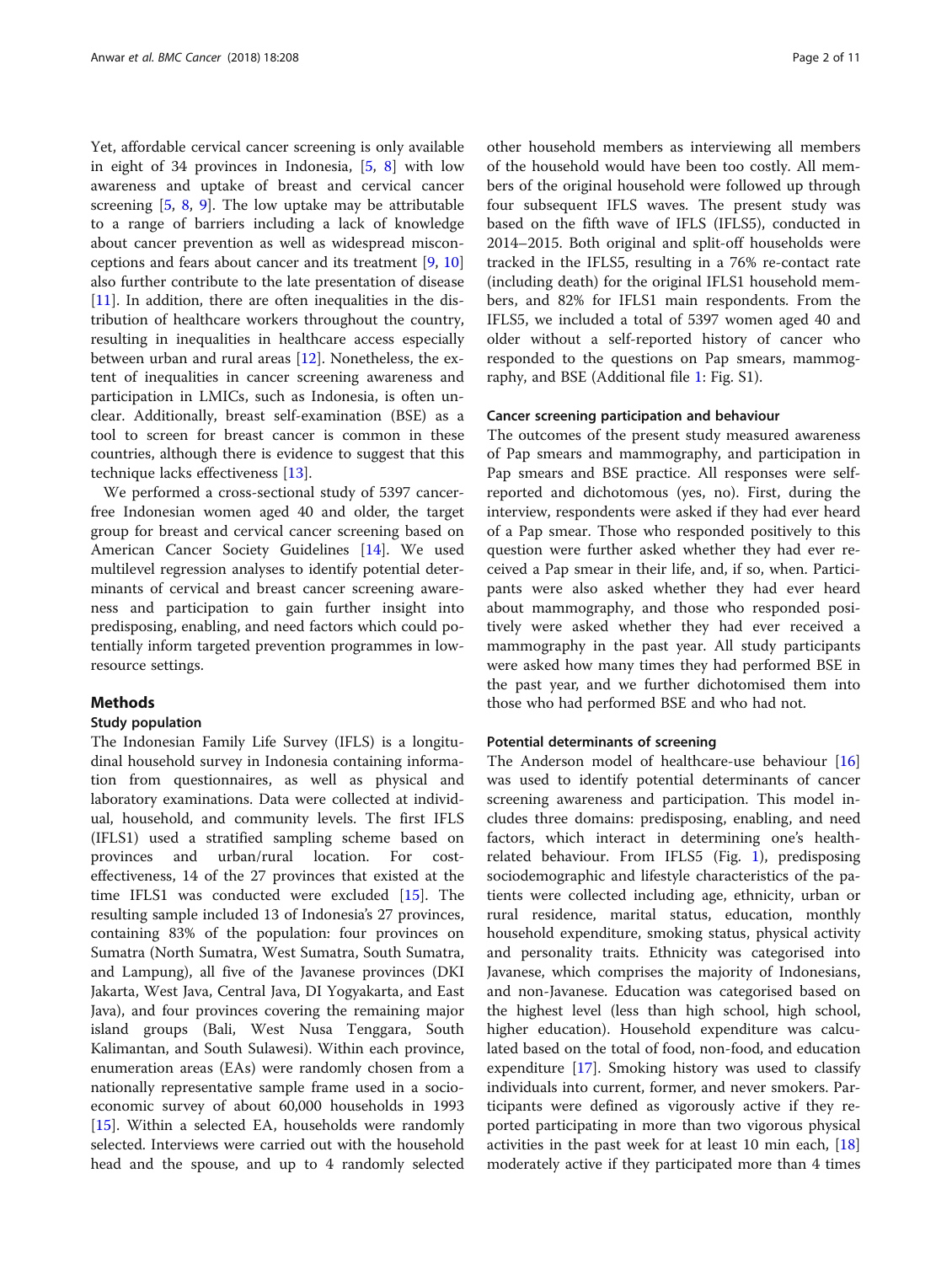<span id="page-2-0"></span>

in the past week in moderate to vigorous physical activities of which no more than two could be considered vigorous. Lightly active was defined as participating in any activities or walking at least 30 min each time, for more than 2 times in the past week but did not meet the description of vigorously or moderately active. Those who reported no moderate or vigorous physical activity and walked fewer than 3 times a week were categorised as sedentary. Personality traits were assessed with a short (15-item) Big Five Inventory (BFI-15) questionnaire [\[19](#page-10-0)], with scores ranging from 1 to 5 for openness, conscientiousness, extroversion, agreeableness, and neuroticism.

Enabling factors identified in the population included health insurance ownership and travel distance in minutes to the nearest healthcare centre, and participation in any social activities within the past year. On 1 January 2014, the Indonesian government launched a compulsory national health insurance,which covers Pap smears [[20\]](#page-10-0), although this scheme has yet to cover mammography. However, unequal healthcare access issues were reported within the first year of the scheme being implemented (2014–2015) [[21\]](#page-10-0), which is the period in which the present study took place. Therefore, we took into account self-reported insurance coverage in our analysis. Factors representing needs for cancer screening included information on reproductive factors: menopausal status, age at menarche, co-morbidities, parental history of cancer death, and body mass index (BMI) calculated from measured weight and height during physical examination. Co-morbidities were assessed as a comorbidity score similar to the Charlson co-morbidity index, where each co-morbid condition available (hypertension, diabetes, asthma, heart disease, liver disease, stroke, cancer, arthritis, kidney disease, stomach or digestive disease, and memory-related disease) contributed one point to the composite index with additional points given for older age. Finally, to assess the role of mental health, depression was measured with a short version (10-item) of the Center for Epidemiologic Studies Depression Scale (CES-D), [[15\]](#page-10-0) and a cut-off of 8 was used for a screening of depressive symptoms [\[19](#page-10-0)].

#### Statistical analysis

We analysed the association between each determinant with awareness of Pap smears, awareness of mammography, ever-Pap smear, and performed BSE. We did not assess use of mammography as an outcome given the small number of participants with a positive response. To take into account the IFLS sampling design, we performed multilevel logistic regression analyses to obtain odds ratios (ORs) and their 95% CI for associations between each determinant and outcome. Community clustering was used as a random effect in a two-level multivariable model. Household clustering was not used in the multilevel model due to there being an inadequate number of participants for generating meaningful statistical results for a number of factors. However, where possible, we compared models using both community and household clustering with models using only community clustering with analysis of co-variance, and no difference was observed between these models  $(P > 0.05)$ . Univariable analyses were conducted for all potential determinants of cancer screening awareness and practice. These factors comprised different components of the Anderson model [\[16\]](#page-10-0), ranging from predisposing factors such as sociodemographic characteristics (e.g. marital status, education, income), enabling factors, which included healthcare access. We additionally included comorbid conditions (e.g. diabetes, obesity as measured by BMI) given the evidence linking comorbidity to cervical and breast cancer screening participation in Western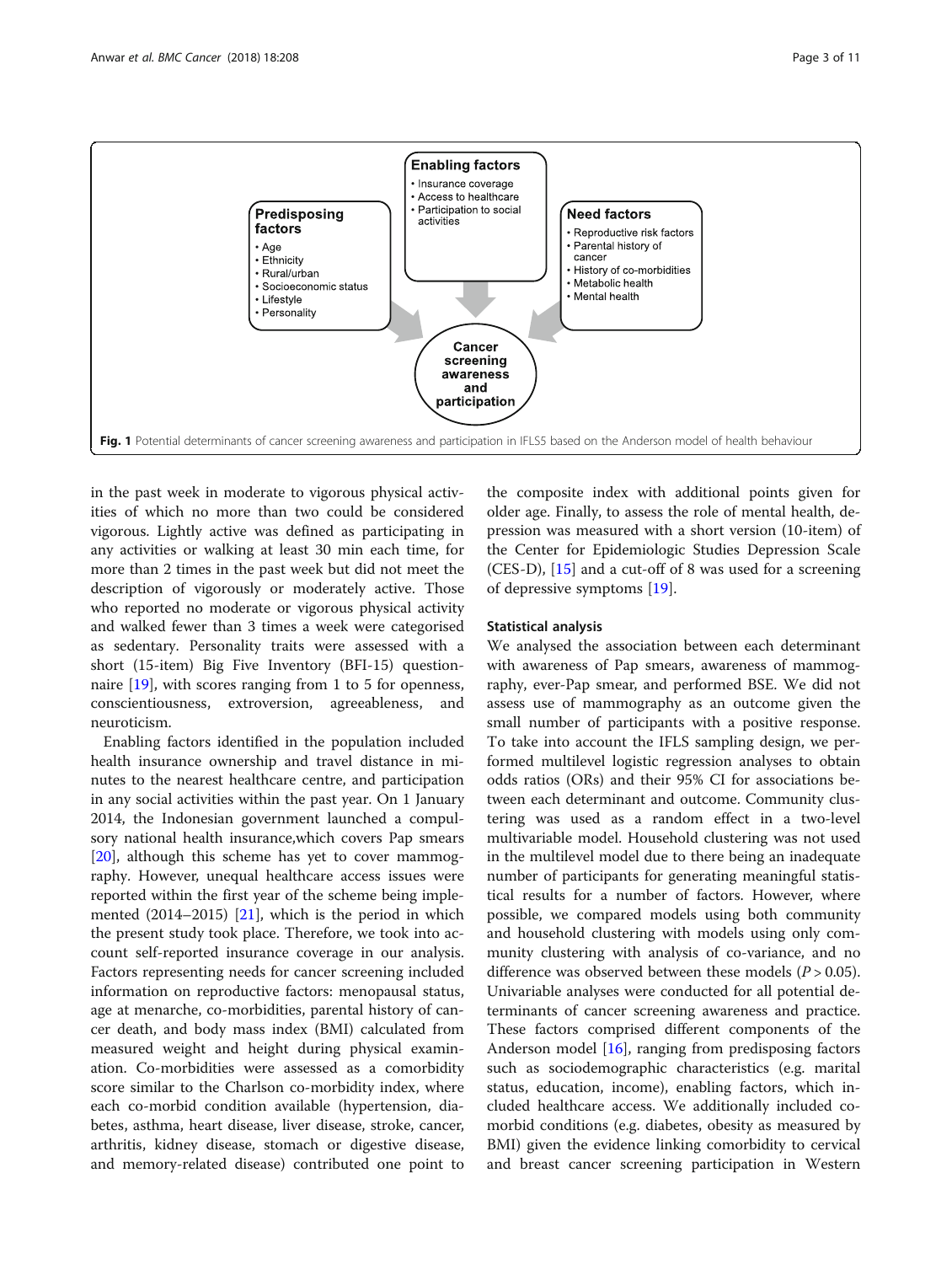populations [\[22\]](#page-10-0). Multivariable analyses were further carried out and included factors which showed significant associations with cancer awareness or participation in the univariable models. We performed a sensitivity analysis by grouping participants into those who had performed BSE more than once and those who had. The dataset was prepared with SAS release 9.3 (SAS Institute, Cary, NC). Logistic regression with multilevel modelling was performed with the lme4 package in R version 3.3.2 (R Foundation for Statistical Computing, Vienna, Austria).

#### Results

Characteristics of the study participants  $(N = 5397)$  are presented in Table 1. The mean age of participants was 52.9 years. The majority of women were of Javanese ethnicity, married, lived in urban areas, and had not completed high school. Nearly a quarter (23%) of women had three or more co-morbidities, and a similar proportion were overweight  $(BMI \geq 25 \text{ kg/m}^2)$ . Only 1058 (20%) women were aware of Pap smears and 297 among them had undergone at least one Pap smear in their lifetime. A total of 251 (5%) participants were aware of mammography, among which five had had a mammogram in the previous year. Twelve percent of women reported they had performed BSE in the past year. We additionally present the demographic characteristics of women who did not respond to questions on cancer screening (Additional file [1:](#page-9-0) Table S1), which comprised 9.6% of women aged 40 and older. Compared to women who provided a response to cancer screening, nonresponders were in average older, less educated, had lower household expenditure, and more likely to be non-Javanese or unmarried.

#### Determinants of awareness of pap smears

Table [2](#page-5-0) shows potential determinants of awareness of Pap smears identified through univariable regressions and grouped according to the Anderson model. Some categories, for instance education levels, were merged in the analysis due to the limited numbers of participants. In the analysis, age, ethnicity, urban residence, marital status, education level, household expenditure, physical activity, openness, extroversion, agreeableness, neuroticism, insurance, distance to healthcare providers, menopausal status, age at menarche, comorbidity score, parental deaths of cancer, overweight, and CESD were associated with awareness of Pap smears. In the multivariable analysis (Table [4\)](#page-8-0), being Javanese (OR: 1.91, 95% CI: 1.52–2.40), living in urban area (OR: 4.28, 3.22– 5.67), graduating high school (OR: 7.82, 6.30–9.70), greater household expenditure (OR: 2.31, 1.91–2.80), physical activity (OR: 1.54, 1.25–1.91), agreeable (1.63, 1.30–2.03) and neuroticism traits (OR: 1.23, 1.02–1.49), having insurance (OR: 2.05, 1.69–2.49), and participating

|  |  | <b>Table 1</b> Characteristics of study participants ( $N = 5397$ ) |  |  |  |  |  |
|--|--|---------------------------------------------------------------------|--|--|--|--|--|
|--|--|---------------------------------------------------------------------|--|--|--|--|--|

| Potential determinants             | N (%)                 |              |  |  |
|------------------------------------|-----------------------|--------------|--|--|
| Predisposing                       |                       |              |  |  |
| Age                                | $40 - 60$             | 4098 (75.93) |  |  |
|                                    | $\geq 60$             | 1299 (24.07) |  |  |
| Ethnicity                          | Not Javanese          | 2900 (43.73) |  |  |
|                                    | Javanese              | 2497 (46.27) |  |  |
| Residence                          | Rural                 | 2339 (43.34) |  |  |
|                                    | Urban                 | 3058 (56.66) |  |  |
| Marital status                     | Not married           | 1423 (26.37) |  |  |
|                                    | Married               | 3974 (73.63) |  |  |
| Fducation                          | Less than high school | 3534 (65.48) |  |  |
|                                    | High school           | 1529 (28.33) |  |  |
|                                    | Higher education      | 334 (6.19)   |  |  |
| Monthly household expenditure      | Tertile 1-2           | 3561 (65.98) |  |  |
|                                    | Tertile 3             | 1836 (34.02) |  |  |
| Tobacco smoking                    | Never                 | 5157 (95.55) |  |  |
|                                    | Former                | 63 (1.17)    |  |  |
|                                    | Ever                  | 177 (3.28)   |  |  |
| Physical activity                  | Sedentary             | 1627 (30.15) |  |  |
|                                    | Lightly active        | 1793 (33.22) |  |  |
|                                    | Moderately active     | 1460 (27.05) |  |  |
|                                    | Vigorously active     | 517 (9.58)   |  |  |
| Openness                           | < 4                   | 4715 (87.36) |  |  |
|                                    | $\geq 4$              | 682 (12.64)  |  |  |
| Conscientiousness                  | < 4                   | 4690 (86.90) |  |  |
|                                    | $\geq 4$              | 707 (13.10)  |  |  |
| Extroversion                       | $\lt 4$               | 3203 (59.35) |  |  |
|                                    | $\geq 4$              | 2194 (40.65) |  |  |
| Agreeableness                      | $\lt 4$               | 1771 (32.81) |  |  |
|                                    | $\geq 4$              | 3626 (67.19) |  |  |
| Neuroticism                        | $\lt 4$               | 3191 (59.13) |  |  |
|                                    | ≥4                    | 2206 (40.87) |  |  |
| Enabling                           |                       |              |  |  |
| Insured                            | No                    | 2754 (51.03) |  |  |
|                                    | Yes                   | 2643 (48.97) |  |  |
| Travel time                        | $<$ 10 min            | 4503 (83.44) |  |  |
|                                    | $≥10$ min             | 894 (16.56)  |  |  |
| Participating in social activities | Νo                    | 806 (14.93)  |  |  |
|                                    | Yes                   | 4591 (85.07) |  |  |
| Need                               |                       |              |  |  |
| Menopausal status                  | Premenopausal         | 2300 (42.61) |  |  |
|                                    | Postmenopausal        | 3097 (57.38) |  |  |
| Age at menarche                    | < 14                  | 2133 (39.52) |  |  |
|                                    | $\geq$ 14             | 3264 (60.48) |  |  |
|                                    |                       |              |  |  |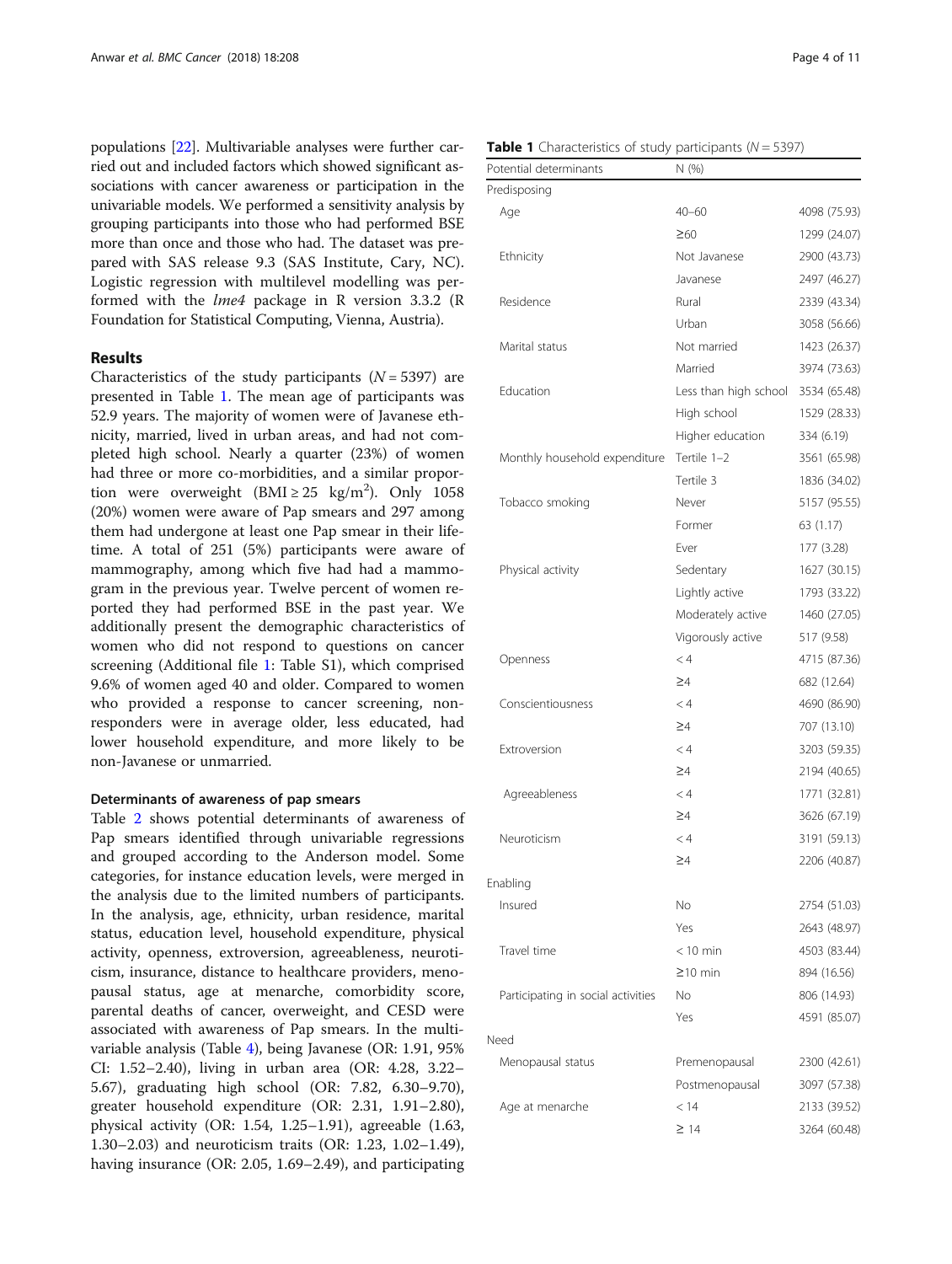**Table 1** Characteristics of study participants ( $N = 5397$ ) (Continued)

| Potential determinants  | N(%)                        |              |
|-------------------------|-----------------------------|--------------|
| Co-morbidity score      | 0                           | 1476 (27.35) |
|                         | 1                           | 1506 (27.90) |
|                         | $\mathfrak{D}$              | 1162 (21.53) |
|                         | 3 and more                  | 1253 (23.22) |
| Parent died from cancer | No                          | 5264 (97.54) |
|                         | Yes                         | 133 (2.46)   |
| <b>BMI</b>              | $< 25 \text{ kg/m}^2$       | 2879 (53.34) |
|                         | $\geq$ 25 kg/m <sup>2</sup> | 2518 (46.66) |
| CES-D                   | < 8                         | 5097 (94.44) |
|                         | $\geq 8$                    | 300 (5.66)   |

in social activities (OR: 2.12, 1.50–2.98) corresponded to higher likelihood of being aware of Pap smears. As shown in Table [4,](#page-8-0) a decrease in the odds of Pap smear awareness was shown as the distance to a healthcare provider increased (OR: 0.73, 0.55–0.98) and CESD score (OR: 0.68, 0.55–0.85) in the multivariable model.

#### Determinants of awareness of mammography

Similar patterns of associations between potential predictors and awareness of Pap smears were observed for awareness of mammography in the univariable analysis (Table [2](#page-5-0)). In the multivariable model, we found higher odds of being aware of mammography in women living in urban areas (OR: 4.51, 95% CI: 3.36–6.06), women who had graduated high school (OR: 7.70, 6.19–9.58), women with higher household expenditure (OR: 2.28, 1.88–2.76), women that do physical activity (OR: 1.54, 1.24–1.90), women who have greater agreeableness (OR: 1.67, 1.33–2.09), women with neuroticism traits (OR: 1.24, 1.03–2.09), women who have insurance (OR: 2.01, 1.65–2.44), and women who participate in social activities (OR: 2.29, 1.62–3.23) (Table [4](#page-8-0)). Living further from health services (OR: 0.70, 0.52–0.94) and being postmenopausal (OR: 0.79, 0.63–0.99) were inversely associated with being aware of mammography in the multivariable model.

#### Determinants of pap smear participation

We assessed factors associated with participation in Pap smears (Table [3](#page-7-0)), and only found education level, household expenditure, insurance, menopausal status and comorbidity score to be associated with participation in Pap smears in the univariable analysis. In the multivariable models, women were more likely to have had a Pap smear if they had graduated high school (OR: 1.58, 95% CI: 1.04–2.41), had higher household expenditure (OR: 1.94, 1.40–2.69), had insurance (1.57 (1.12–2.22), and had two or more comorbidities (1.45, 1.01–2.08) (Table [4](#page-8-0)).

#### Determinants of BSE practice

A number of factors were associated with having performed BSE in the past year in univariable analyses (Table [3](#page-7-0)). In the multivariable analysis, those associated with higher odds of practicing BSE were living in urban areas (OR: 1.97, 95% CI: 1.54–2.51), had higher education (OR: 4.26, 3.39–5.36), had higher household expenditure (OR: 1.68, 1.38–2.05), had higher agreeable traits (OR: 1.61, 1.26–2.05), had insurance (OR: 1.44, 1.18–1.76), and engaged in social activities (OR: 2.00, 1.38–2.88) (Table [4\)](#page-8-0). A borderline association was shown for physical activity (OR: 1.24, 95% CI: 1.00– 1.54) and having menarche at age 14 or older (OR: 0.95, 0.90–1.00 compared to at younger ages) in the multivariable model.

#### Sensitivity analyses

Results were also similar when we used BSE at least twice  $(N = 723)$  instead of once in the past year  $(N = 796)$  to define women who practiced BSE as the outcome, but this did not alter our findings (data not shown).

#### **Discussion**

Our study identified predisposing, enabling, and need factors associated with awareness of cancer screening and participation in Indonesian women. Most persistent associations were observed for socio-economic determinants, particularly higher education, household expenditure, and ownership of health insurance, which were associated with higher awareness of Pap smears and mammography, and higher odds of participating in Pap smears and BSE. A similar positive association was observed for social activity participation with awareness of Pap smears and BSE practice, whereas distance to nearest health centres was inversely associated with awareness of Pap smears and mammography. Our findings also uncovered associations between personality traits, and Pap-smear awareness and participation and BSE practice which remained when taking into account other determinants.

Despite the increasing cancer burden, most LMICs are yet to publish national guidelines for screening and early detection of breast and cervical cancers [[5,](#page-10-0) [23](#page-10-0)]. In other LMICs in which national cancer screening programmes have been introduced, such as those in the Middle East and North Africa where screening ranges from 2% to 70% of the at-risk population, improving participation rates remains a challenge [[24](#page-10-0)]. In Sub-Saharan Africa, fewer than 5% of women at risk are estimated to have been screened for cervical cancer [[25](#page-10-0), [26\]](#page-10-0). Populationbased cervical cancer screening programmes have been in place for more than 10 years in India, however, participation rates are also relatively low [[27,](#page-10-0) [28\]](#page-10-0). The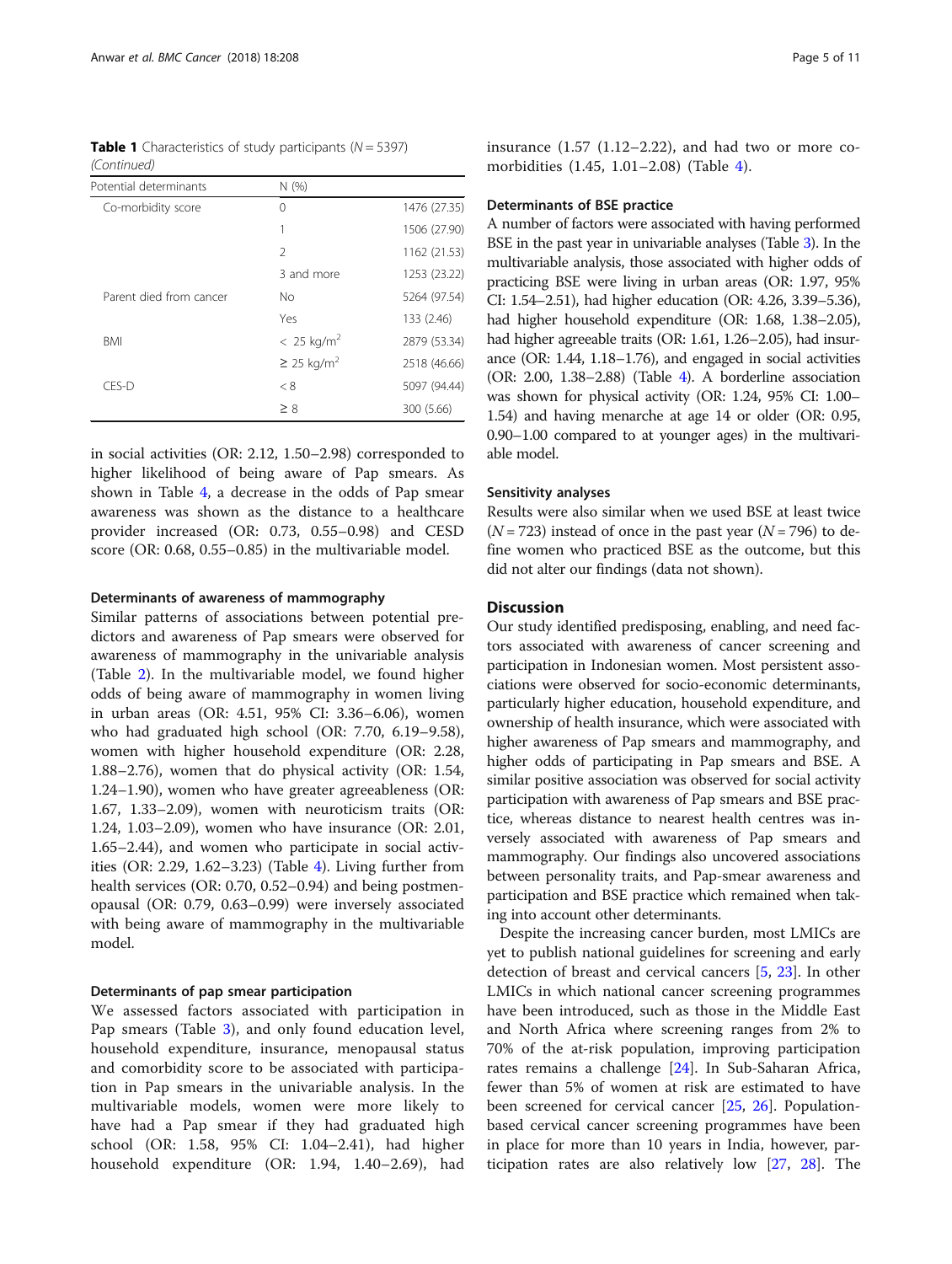<span id="page-5-0"></span>Table 2 Univariable associations of potential determinants with cancer screening awareness among women 40 years and older without known history of any cancer

| mendae is lower instory or any cancel<br>Potential determinants |                                 |              | Aware of Pap smear ( $N = 5397$ ) |            | Aware of mammography $(N = 5397)$ |
|-----------------------------------------------------------------|---------------------------------|--------------|-----------------------------------|------------|-----------------------------------|
|                                                                 |                                 | N(%)         | OR (95% CI)                       | N (%)      | OR (95% CI)                       |
| Predisposing                                                    |                                 |              |                                   |            |                                   |
| Age                                                             | $40 - 60$                       | 919 (22.42)  | Ref                               | 220 (5.37) | Ref                               |
|                                                                 | $\geq 60$                       | 139 (10.70)  | $0.32(0.25 - 0.40)$               | 31 (2.39)  | $0.44(0.43 - 0.45)$               |
| Ethnicity                                                       | Not Javanese                    | 478 (16.48)  | Ref                               | 146 (5.03) | Ref                               |
|                                                                 | Javanese                        | 580 (23.23)  | $1.49(1.18-1.88)$                 | 105 (4.21) | $0.85(0.59 - 1.22)$               |
| Residence                                                       | Rural                           | 166 (7.09)   | Ref                               | 54 (2.31)  | Ref                               |
|                                                                 | Urban                           | 892 (29.16)  | 7.74 (5.77–10.37)                 | 197 (6.44) | $3.57(2.34 - 5.44)$               |
| Marital status                                                  | Not married                     | 193 (13.56)  | Ref                               | 43 (3.02)  | Ref                               |
|                                                                 | Married                         | 865 (21.77)  | $2.14(1.74 - 2.62)$               | 208 (5.23) | $1.93(1.34 - 2.75)$               |
| Education                                                       | Less than high school           | 223 (5.31)   | Ref                               | 70 (1.98)  | Ref                               |
|                                                                 | High school or higher education | 835 (44.82)  | 14.01 (11.44–17.16)               | 181 (9.72) | 5.08 (3.75-6.90)                  |
| Monthly household expenditure                                   | Tertile 1-2                     | 446 (12.52)  | Ref                               | 95 (2.67)  | Ref                               |
|                                                                 | Tertile 3                       | 612 (33.33)  | 3.66 (3.08-4.35)                  | 156 (8.50) | 3.29 (2.49-4.33)                  |
| Tobacco smoking                                                 | Never                           | 1019 (19.76) | Ref                               | 241 (4.67) | Ref                               |
|                                                                 | Ever                            | 39 (16.25)   | $0.78(0.50 - 1.21)$               | 10(4.17)   | $0.87(0.43 - 1.76)$               |
| Physical activity                                               | Active                          | 268 (16.47)  | Ref                               | 51(3.13)   | Ref                               |
|                                                                 | Sedentary                       | 790 (20.95)  | $1.49(1.23 - 1.80)$               | 200 (5.31) | $1.85(1.32 - 2.60)$               |
| Openness                                                        | $< 4\,$                         | 957 (20.30)  | Ref                               | 226 (4.79) | Ref                               |
|                                                                 | $\geq 4$                        | 101 (14.81)  | $0.77(0.59 - 1.00)$               | 25(3.67)   | $0.94(0.62 - 1.44)$               |
| Conscientiousness                                               | < 4                             | 929 (19.81)  | Ref                               | 218 (4.64) | Ref                               |
|                                                                 | $\geq 4$                        | 129 (18.25)  | $1.00(0.78 - 1.28)$               | 33 (4.67)  | $1.02(0.69 - 1.53)$               |
| Extroversion                                                    | < 4                             | 688 (21.48)  | Ref                               | 167(5.21)  | Ref                               |
|                                                                 | $\geq 4$                        | 370 (16.86)  | $0.75(0.63 - 0.88)$               | 84 (3.83)  | $0.76$ $(0.57-1.00)$              |
| Agreeableness                                                   | < 4                             | 199 (11.24)  | Ref                               | 50 (2.82)  | Ref                               |
|                                                                 | $\geq 4$                        | 859 (23.69)  | $2.53(2.08 - 3.08)$               | 201 (5.54) | 1.91 (1.37-2.64)                  |
| Neuroticism                                                     | < 4                             | 528 (16.55)  | Ref                               | 111(3.48)  | Ref                               |
|                                                                 | $\geq 4$                        | 530 (24.03)  | $1.65(1.40-1.95)$                 | 140(6.35)  | $1.88(1.87 - 1.89)$               |
| Enabling                                                        |                                 |              |                                   |            |                                   |
| Insured                                                         | No                              | 340 (12.35)  | Ref                               | 82 (2.98)  | Ref                               |
|                                                                 | Yes                             | 718 (27.17)  | $2.52(2.11 - 3.01)$               | 169 (6.39) | 2.10 (1.57-2.82)                  |
| Travel time                                                     | $< 10$ min                      | 952 (21.14)  | Ref                               | 232 (5.15) | Ref                               |
|                                                                 | $\geq$ 10 min                   | 106 (11.86)  | $0.48(0.37 - 0.62)$               | 19 (2.12)  | $0.42$ $(0.26 - 0.70)$            |
| Participating in social activities                              | No                              | 65 (8.06)    | Ref                               | 20 (2.48)  | Ref                               |
|                                                                 | Yes                             | 993 (21.63)  | 3.27 (2.39-4.47)                  | 231 (5.03) | $2.25(1.35-3.75)$                 |
| Need                                                            |                                 |              |                                   |            |                                   |
| Menopausal status                                               | Premenopausal                   | 641 (27.87)  | Ref                               | 160(6.96)  | Ref                               |
|                                                                 | Postmenopausal                  | 417 (13.46)  | $0.36(0.30 - 0.42)$               | 91 (2.94)  | $0.41(0.31 - 0.54)$               |
| Age at menarche                                                 | < 14                            | 472 (22.13)  | Ref                               | 115(5.39)  | Ref                               |
|                                                                 | $\geq$ 14                       | 586 (17.95)  | $0.77(0.65 - 0.91)$               | 136 (4.17) | $0.73$ $(0.56 - 0.95)$            |
| Co-morbidity score                                              | $0 - 1$                         | 692 (23.21)  | Ref                               | 179 (6.00) | Ref                               |
|                                                                 | $\geq$ 2                        | 366 (15.15)  | $0.53(0.45 - 0.63)$               | 72 (2.98)  | $0.54(0.40 - 0.72)$               |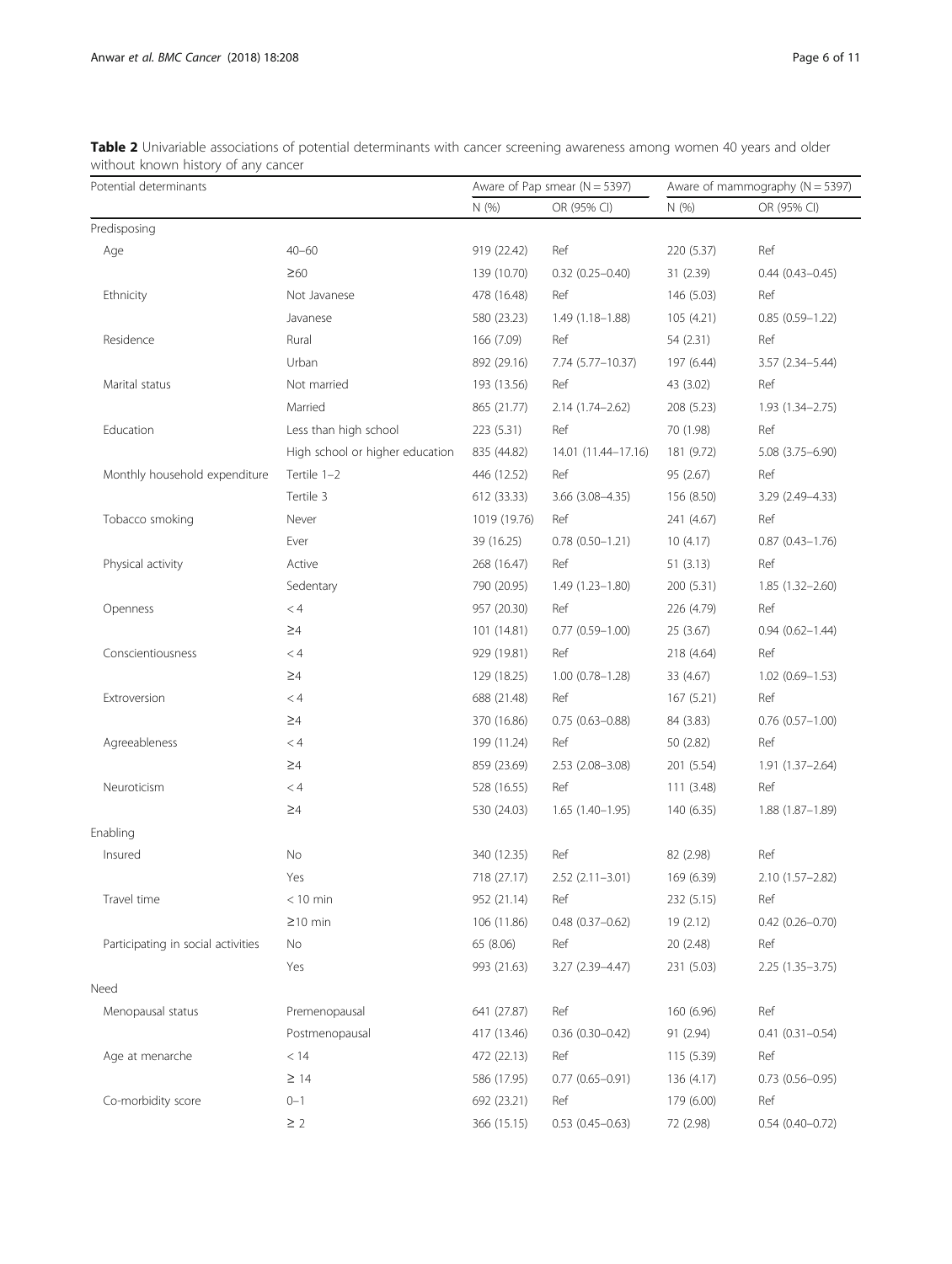| Potential determinants  |                             |              | Aware of Pap smear $(N = 5397)$ | Aware of mammography $(N = 5397)$ |                     |
|-------------------------|-----------------------------|--------------|---------------------------------|-----------------------------------|---------------------|
|                         |                             | N(% )        | OR (95% CI)                     | N(%                               | OR (95% CI)         |
| Parent died from cancer | No.                         | 1009 (19.17) | Ref                             | 238 (4.52)                        | Ref                 |
|                         | Yes                         | 49 (36.84)   | $2.58(1.62 - 4.11)$             | 13 (9.77)                         | $2.25(1.15 - 4.41)$ |
| BMI                     | $< 25 \text{ kg/m}^2$       | 457 (15.87)  | Ref                             | 121 (4.20)                        | Ref                 |
|                         | $\geq$ 25 kg/m <sup>2</sup> | 601 (23.87)  | $1.49(1.26 - 1.76)$             | 130 (5.12)                        | $1.12(0.85 - 1.48)$ |
| CES-D                   | < 8                         | 820 (21.42)  | Ref                             | 190 (4.96)                        | Ref                 |
|                         | $\geq 8$                    | 238 (15.18)  | $0.73(0.60 - 0.88)$             | 61 (3.89)                         | $0.86(0.63 - 1.17)$ |

Table 2 Univariable associations of potential determinants with cancer screening awareness among women 40 years and older without known history of any cancer (Continued)

Indonesian Ministry of Health has recently released new recommendations for preventive measures against cervical and breast cancer (PERMENKES RI No.34/2015) [[29\]](#page-10-0). Approximately 34.5 million Indonesian women are expected to participate in this breast and cervical cancer screening program [\[29](#page-10-0)]. According to government recommendations, health promotion should be conducted through public events, media, religious communities, and other civic society channels. Preventive measures include mass screening, mainly for cervical cancer using visual inspection with acetic acid, should be organised as public events. Women in the target age groups may also request examinations for early detection at healthcare facilities. However, no formal invitation for screening is sent to individuals, and there is a lack of clear guidelines regarding the use of mammography. In 2015, only 904,099 (4.94%) women had completed screening and early detection examination for breast and cervical cancer, a similar figure to that observed in this study. The target coverage, however, is 50% by 2019 [[29](#page-10-0)].

Most women in developing countries seek medical care after they develop symptoms. For instance, more than 70% of cervical cancer patients in developing countries visited a hospital once their cancer had already infiltrated the parametrium [\[30,](#page-10-0) [31\]](#page-10-0). A population based-study conducted in Indonesia demonstrated that implementation of small-scale cervical cancer screening project reached only 24% of females in the target group despite the implementation of a mobile screening service to reach more inaccessible areas [\[32](#page-10-0)]. We did not find any report evaluating existing programmes or intervention approaches for breast cancer screening. However, it is worth noting that mammography and breast ultrasonography are currently only covered by the national universal health insurance in particular health facilities, which may explain the low cancer screening awareness and participation more generally.

Only a few studies have addressed the role of mental health and personality traits in cancer screening awareness and participation in LMICs [\[33](#page-10-0), [34](#page-10-0)]. In our study, a higher CES-D score, which is linked to symptoms of

depression, was associated with low awareness of Pap smears, but higher odds of BSE practice. This corroborates previous findings linking stress and depression, which are generally more common in individuals of low SES [[35](#page-10-0)], with health-related behaviours [\[34\]](#page-10-0). Community support might be required to achieve the desirable level of awareness and participation in cancer screening, especially in women with psychiatric comorbidities. We found associations between higher agreeableness and higher awareness of Pap smears and BSE practice, whereas higher neuroticism was linked with higher awareness of cancer screening. Using a similar approach, two studies also reported associations between personality traits and cancer-related health behaviours, with higher conscientiousness associated with higher participation in bowel and prostate cancer screenings [\[36](#page-10-0), [37\]](#page-10-0). The positive correlation between conscientiousness and cancer screening awareness did not reach statistical significance in our study. However, our findings support the use of personality-tailored approaches to raise awareness of and participation in cancer screening among women.

As shown in our study and previous ones, sociodemographic determinants including household socio-economic status, ethnicity [[38](#page-10-0)], rural residence, health expenditure, and healthcare access [\[38\]](#page-10-0) are associated with participation in breast and cervical cancer screening [[39](#page-10-0)]. In addition to these factors, we demonstrated that existing comorbidities were associated with awareness of and participation in screening of breast and cervical cancers. These findings may indicate a complex relationship between health and sociodemographic factors in determining population awareness of, and participation in cancer screening. Therefore, multiple health policies are required to improve the public's awareness of screening and other initatives as well as the healthcare system's ability to deliver these initiatives. Interventions may also be needed to advance the skills of primary caregivers for detecting breast and cervical cancer, to promote prompt referrals, to strengthen the system's capacity for diagnostic imaging, cytology, and histopathology, and to deliver multimodal breast and cervical cancer treatment. Moreover, an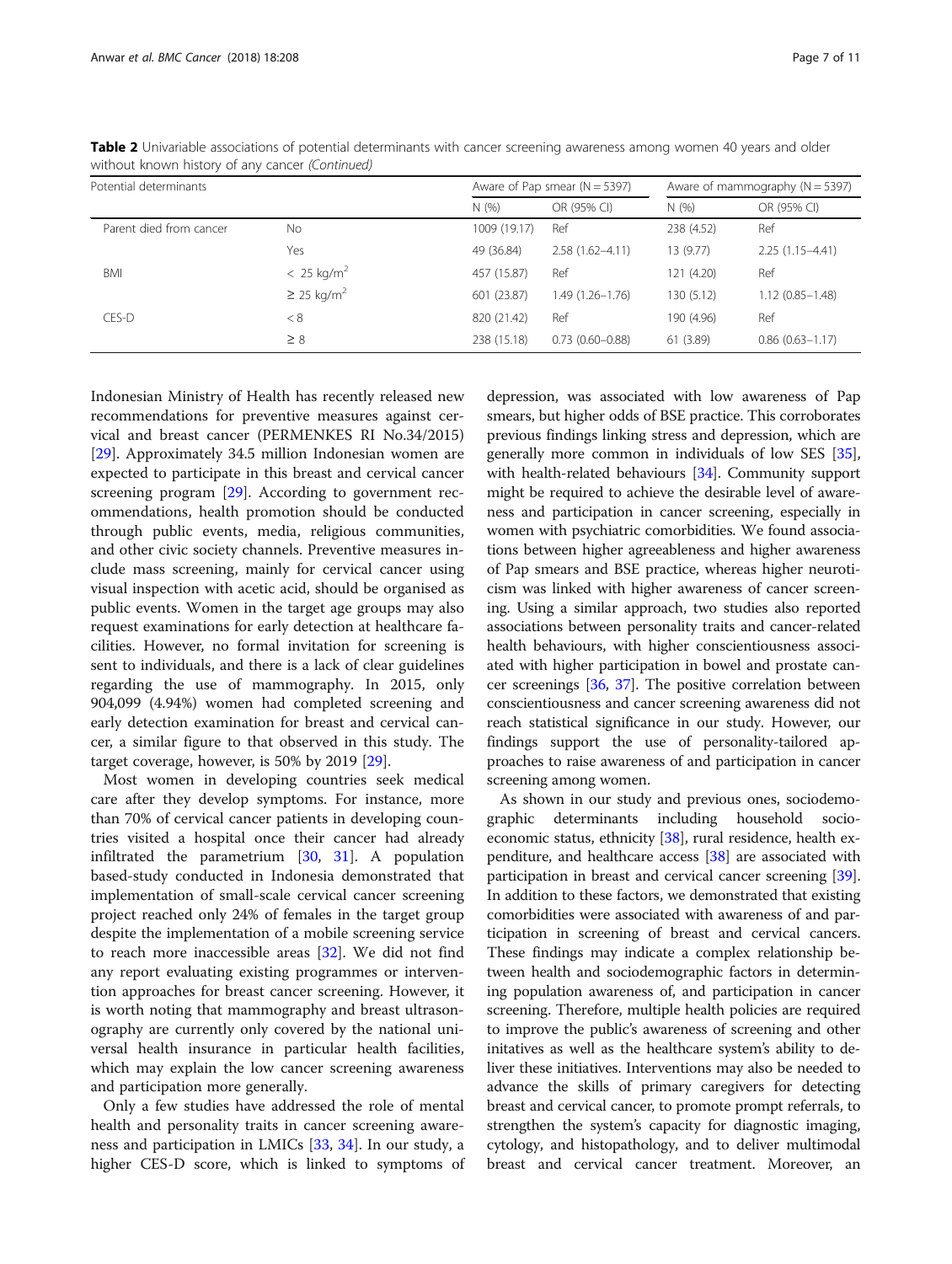<span id="page-7-0"></span>Table 3 Univariable associations of potential determinants with cancer screening practice among women 40 years and older without known history of any cancer

| Potential determinants             |                                 | Ever Pap smear ( $N = 1058$ ) |                     | Performed BSE ( $N = 5397$ ) |                     |
|------------------------------------|---------------------------------|-------------------------------|---------------------|------------------------------|---------------------|
|                                    |                                 | N(%                           | OR (95 CI)          | N(%)                         | OR (95 CI)          |
| Predisposing                       |                                 |                               |                     |                              |                     |
| Age                                | $40 - 60$                       | 254 (27.64)                   | Ref                 | 538 (13.13)                  | Ref                 |
|                                    | $\geq 60$                       | 43 (30.94)                    | $1.06(0.55 - 2.03)$ | 67(5.16)                     | $0.33(0.25 - 0.43)$ |
| Ethnicity                          | Not Javanese                    | 133 (27.82)                   | Ref                 | 302 (10.41)                  | Ref                 |
|                                    | Javanese                        | 164 (28.28)                   | $0.58(0.72 - 1.33)$ | 303 (12.13)                  | $1.20(0.96 - 1.51)$ |
| Residence                          | Rural                           | 50 (30.12)                    | Ref                 | 129 (5.52)                   | Ref                 |
|                                    | Urban                           | 247 (27.69)                   | $0.85(0.56 - 1.28)$ | 476 (15.56)                  | 3.54 (2.74-4.58)    |
| Marital status                     | Not married                     | 52 (26.94)                    | Ref                 | 99 (6.96)                    | Ref                 |
|                                    | Married                         | 245 (28.32)                   | $1.10(0.76 - 1.60)$ | 506 (12.73)                  | $2.06(1.62 - 2.61)$ |
| Education                          | Less than high school           | 48 (21.52)                    | Ref                 | 141 (3.99)                   | Ref                 |
|                                    | High school or higher education | 249 (29.82)                   | $1.70(1.16 - 2.50)$ | 464 (24.91)                  | 8.24 (6.67-10.18)   |
| Monthly household expenditure      | Tertile 1-2                     | 92 (20.63)                    | Ref                 | 265 (7.44)                   | $1.70(1.54 - 1.88)$ |
|                                    | Tertile 3                       | 205 (33.50)                   | 2.08 (2.07-2.09)    | 340 (18.52)                  |                     |
| Tobacco smoking                    | Never                           | 286 (28.07)                   | Ref                 | 580 (11.25)                  | Ref                 |
|                                    | Ever                            | 11 (28.21)                    | $1.06(0.50 - 2.26)$ | 25 (10.42)                   | $0.95(0.60 - 1.51)$ |
| Physical activity                  | Active                          | 72 (26.87)                    | Ref                 | 157 (9.64)                   | Ref                 |
|                                    | Sedentary                       | 225 (28.48)                   | $1.12(0.80 - 1.56)$ | 448 (11.88)                  | $1.30(1.06 - 1.60)$ |
| Openness                           | < 4                             | 272 (28.42)                   | Ref                 | 544 (11.54)                  | Ref                 |
|                                    | $\geq 4$                        | 25 (24.75)                    | $0.89(0.55 - 1.45)$ | 61 (8.94)                    | $0.79(0.59 - 1.07)$ |
| Conscientiousness                  | < 4                             | 264 (28.42)                   | Ref                 | 531 (11.32)                  | Ref                 |
|                                    | $\geq 4$                        | 33 (25.58)                    | $0.83(0.53 - 1.29)$ | 74 (10.47)                   | $0.95(0.72 - 1.25)$ |
| Extroversion                       | < 4                             | 199 (28.92)                   | Ref                 | 400 (12.49)                  | Ref                 |
|                                    | $\geq 4$                        | 98 (26.49)                    | $0.96(0.72 - 1.30)$ | 205 (9.34)                   | $0.74(0.61 - 0.90)$ |
| Agreeableness                      | < 4                             | 59 (29.65)                    | Ref                 | 107 (6.04)                   | Ref                 |
|                                    | $\geq 4$                        | 238 (27.71)                   | $0.97(0.69 - 1.39)$ | 498 (13.73)                  | 2.48 (1.98-3.11)    |
| Neuroticism                        | < 4                             | 135 (25.57)                   | Ref                 | 294 (9.21)                   | Ref                 |
|                                    | $\geq 4$                        | 162 (20.57)                   | $1.31(0.99 - 1.74)$ | 311 (14.09)                  | $1.61(1.34 - 1.93)$ |
| Enabling                           |                                 |                               |                     |                              |                     |
| Insured                            | No                              | 76 (22.35)                    | Ref                 | 217 (7.87)                   | Ref                 |
|                                    | Yes                             | 221 (30.78)                   | 1.70 (1.23-2.37)    | 388 (14.68)                  | 1.97 (1.63-2.39)    |
| Travel time                        | $<$ 10 min                      | 275 (28.87)                   | Ref                 | 545 (12.10)                  | Ref                 |
|                                    | $\geq$ 10 min                   | 22 (20.75)                    | $0.61(0.36 - 1.02)$ | 60 (6.71)                    | $0.52$ (0.39-0.70)  |
| Participating in social activities | No                              | 13 (20.00)                    | Ref                 | 38 (4.71)                    | Ref                 |
|                                    | Yes                             | 284 (28.60)                   | $1.56(0.81 - 3.00)$ | 567 (12.35)                  | 2.85 (1.99-4.08)    |
| Need                               |                                 |                               |                     |                              |                     |
| Menopausal status                  | Premenopausal                   | 163 (25.42)                   | Ref                 | 403 (17.52)                  | Ref                 |
|                                    | Postmenopausal                  | 134 (32.13)                   | $1.38(1.04 - 1.85)$ | 202 (6.52)                   | $0.32(0.26 - 0.38)$ |
| Age at menarche                    | < 14                            | 138 (29.24)                   | Ref                 | 274 (12.85)                  | Ref                 |
|                                    | $\geq$ 14                       | 159 (27.13)                   | $0.87(0.65 - 1.15)$ | 331 (10.14)                  | $0.80(0.66 - 0.96)$ |
| Co-morbidity score                 | $0 - 1$                         | 73 (25.29)                    | Ref                 | 412 (13.82)                  | Ref                 |
|                                    | $\geq$ 2                        | 58 (33.33)                    | $1.58(1.18 - 2.12)$ | 193 (7.99)                   | $0.52(0.43 - 0.63)$ |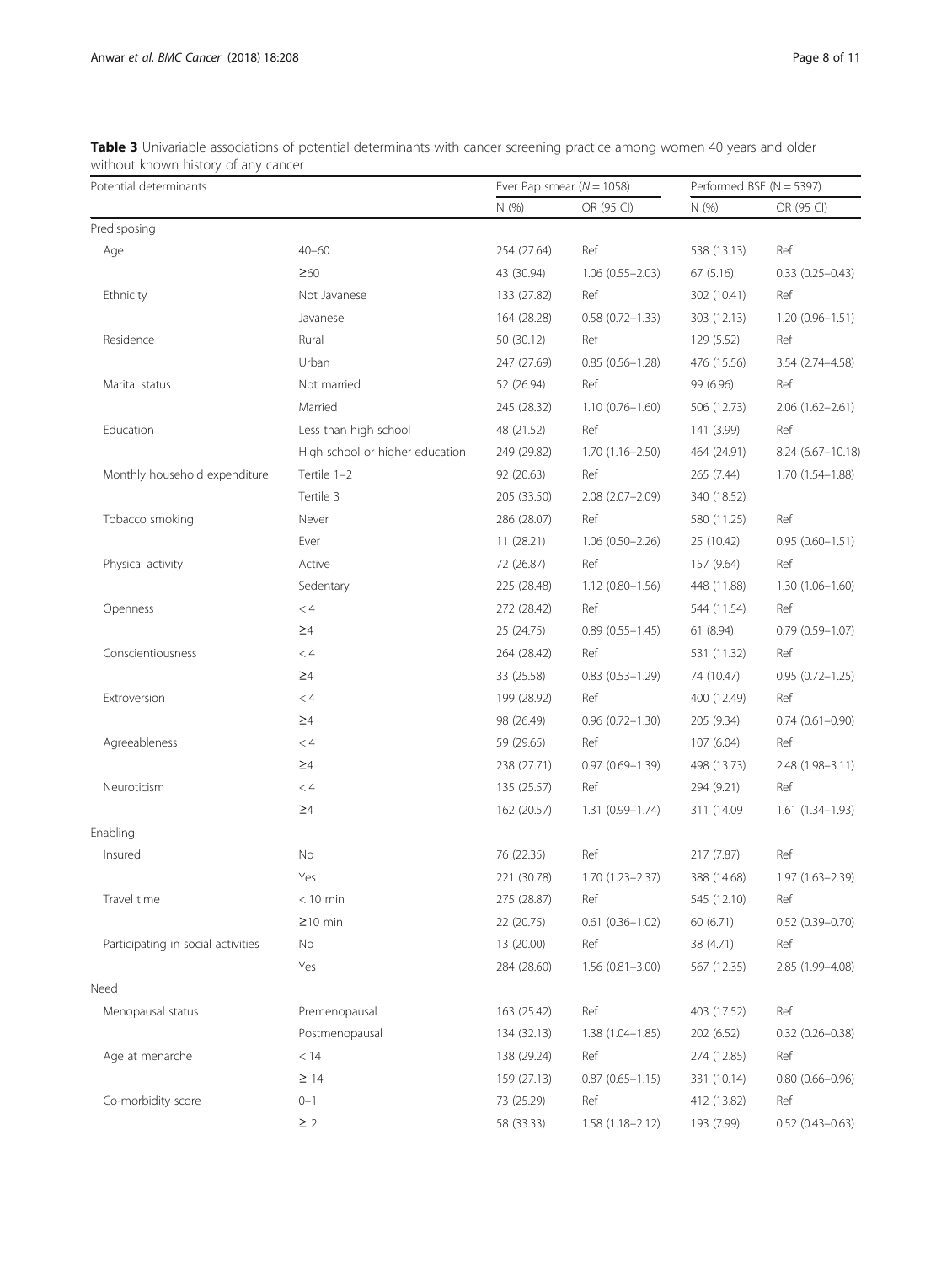| Potential determinants  |                             | Ever Pap smear $(N = 1058)$ |                     | Performed BSE ( $N = 5397$ ) |                     |
|-------------------------|-----------------------------|-----------------------------|---------------------|------------------------------|---------------------|
|                         |                             | N(% )                       | OR (95 CI)          | N(%                          | OR (95 CI)          |
| Parent died from cancer | No                          | 281 (27.85)                 | Ref                 | 573 (10.89)                  | Ref                 |
|                         | Yes                         | 16 (32.65)                  | 1.30 (0.68-2.50)    | 32 (24.06)                   | $2.42(1.54 - 3.83)$ |
| BMI                     | $< 25$ kg/m <sup>2</sup>    | 119 (26.04)                 | Ref                 | 264(9.17)                    | Ref                 |
|                         | $\geq$ 25 kg/m <sup>2</sup> | 178 (29.62)                 | $1.18(0.89 - 1.58)$ | 341 (13.54)                  | $1.44(1.20 - 1.74)$ |
| CES-D                   | < 8                         | 235 (28.66)                 | Ref                 | 439 (11.47)                  | Ref                 |
|                         | $\geq 8$                    | 62(26.05)                   | $0.91(0.65 - 1.28)$ | 166 (10.59)                  | $0.99(0.81 - 1.22)$ |

<span id="page-8-0"></span>Table 3 Univariable associations of potential determinants with cancer screening practice among women 40 years and older without known history of any cancer (Continued)

effective nationwide cancer registry needs to be established to map cancer incidence and to coordinate screening and evaluation efforts.

The main strength of this study lies in the large number of participants, who live in areas covering 83% of the population in Indonesia in 1993. We were able to account for community clustering and various potential determinants of cancer screening awareness and participation in women. A limitation of this study was that cancer screening awareness only relied on dichotomous responses of questionnaires, without any additional responses allowing for cross-validation and potentially more qualitative work. Additionally, most information was self-reported. However, any misclassification is likely to have been non-differential.

Table 4 Multivariable associations of potential determinants with cancer screening awareness among women 40 years and older without known history of any cancer

| Potential determinants <sup>a</sup>            | OR (95% CI)            |                      |                     |                        |  |  |
|------------------------------------------------|------------------------|----------------------|---------------------|------------------------|--|--|
|                                                | Aware of pap smear     | Aware of mammography | Ever pap smear      | Performed BSE          |  |  |
| Predisposing                                   |                        |                      |                     |                        |  |  |
| Age                                            | $0.72(0.52 - 0.99)$    | $0.74(0.53 - 1.01)$  |                     | $0.82$ $(0.58 - 1.18)$ |  |  |
| Javanese                                       | $1.91(1.52 - 2.40)$    |                      |                     |                        |  |  |
| Urban residence                                | $4.28$ $(3.22 - 5.67)$ | 4.51 (3.36-6.06)     |                     | $1.97(1.54 - 2.51)$    |  |  |
| Married                                        | $1.12(0.88 - 1.43)$    | $1.13(0.88 - 1.44)$  |                     | $1.10(0.85 - 1.44)$    |  |  |
| High school or higher education                | 7.82 (6.30-9.70)       | 7.70 (6.19-9.58)     | $1.58(1.04 - 2.41)$ | 4.26 (3.39-5.36)       |  |  |
| Monthly household expenditure - higher tertile | $2.31(1.91 - 2.80)$    | 2.28 (1.88-2.76)     | 1.94 (1.40-2.69)    | $1.68(1.38 - 2.05)$    |  |  |
| Physically active                              | $1.54(1.25 - 1.91)$    | 1.54 (1.24-1.90)     |                     | $1.24(1.00-1.54)$      |  |  |
| Openness ≥4                                    | $0.90(0.67 - 1.22)$    |                      |                     |                        |  |  |
| Extroversion ≥4                                | $0.87(0.71 - 1.05)$    | $0.83(0.69 - 1.01)$  |                     | $0.83$ $(0.68 - 1.02)$ |  |  |
| Agreeableness ≥4                               | $1.63(1.30-2.03)$      | $1.67(1.33 - 2.09)$  |                     | $1.61(1.26 - 2.05)$    |  |  |
| Neuroticism ≥4                                 | 1.23 (1.02-1.49)       | $1.24(1.03 - 2.09)$  |                     | 1.19 (0.98-1.44)       |  |  |
| Enabling                                       |                        |                      |                     |                        |  |  |
| Have insurance                                 | $2.05(1.69 - 2.49)$    | $2.01(1.65 - 2.44)$  | $1.57(1.12 - 2.22)$ | $1.44(1.18-1.76)$      |  |  |
| Travel ≥10 min to health service               | $0.73$ $(0.55 - 0.98)$ | $0.70(0.52 - 0.94)$  |                     | $0.76$ $(0.56 - 1.03)$ |  |  |
| Participating in social activities             | 2.12 (1.50-2.98)       | $2.29(1.62 - 3.23)$  |                     | 2.00 (1.38-2.88)       |  |  |
| Need                                           |                        |                      |                     |                        |  |  |
| Postmenopausal                                 | $0.76(0.61 - 0.96)$    | $0.79(0.63 - 0.99)$  | $1.29(0.90 - 1.83)$ | $0.58(0.56 - 1.03)$    |  |  |
| Age at menarche ≥14                            | $0.98(0.93 - 1.02)$    | $0.98(0.93 - 1.03)$  |                     | $0.95(0.90 - 1.00)$    |  |  |
| Co-morbidity score $\geq 2$                    | $1.18(0.92 - 1.50)$    | $1.09(0.86 - 1.40)$  | $1.45(1.01 - 2.08)$ | $1.10(0.85 - 1.41)$    |  |  |
| Parent died from cancer                        | $1.50(0.90 - 2.50)$    | $1.50(0.89 - 2.52)$  |                     | 1.59 (0.99-2.54)       |  |  |
| BMI $\geq$ 25 kg/m <sup>2</sup>                | $1.15(0.95 - 1.39)$    |                      |                     | 1.07 (0.89-1.30)       |  |  |
| $CES-D \geq 8$                                 | $0.68$ $(0.55 - 0.85)$ |                      |                     |                        |  |  |

<sup>a</sup>For categorical factors, odds ratios (ORs) were shown for categories displayed in the left-hand column in comparison with the remaining categories as the reference (see Table [2-](#page-5-0)[3](#page-7-0))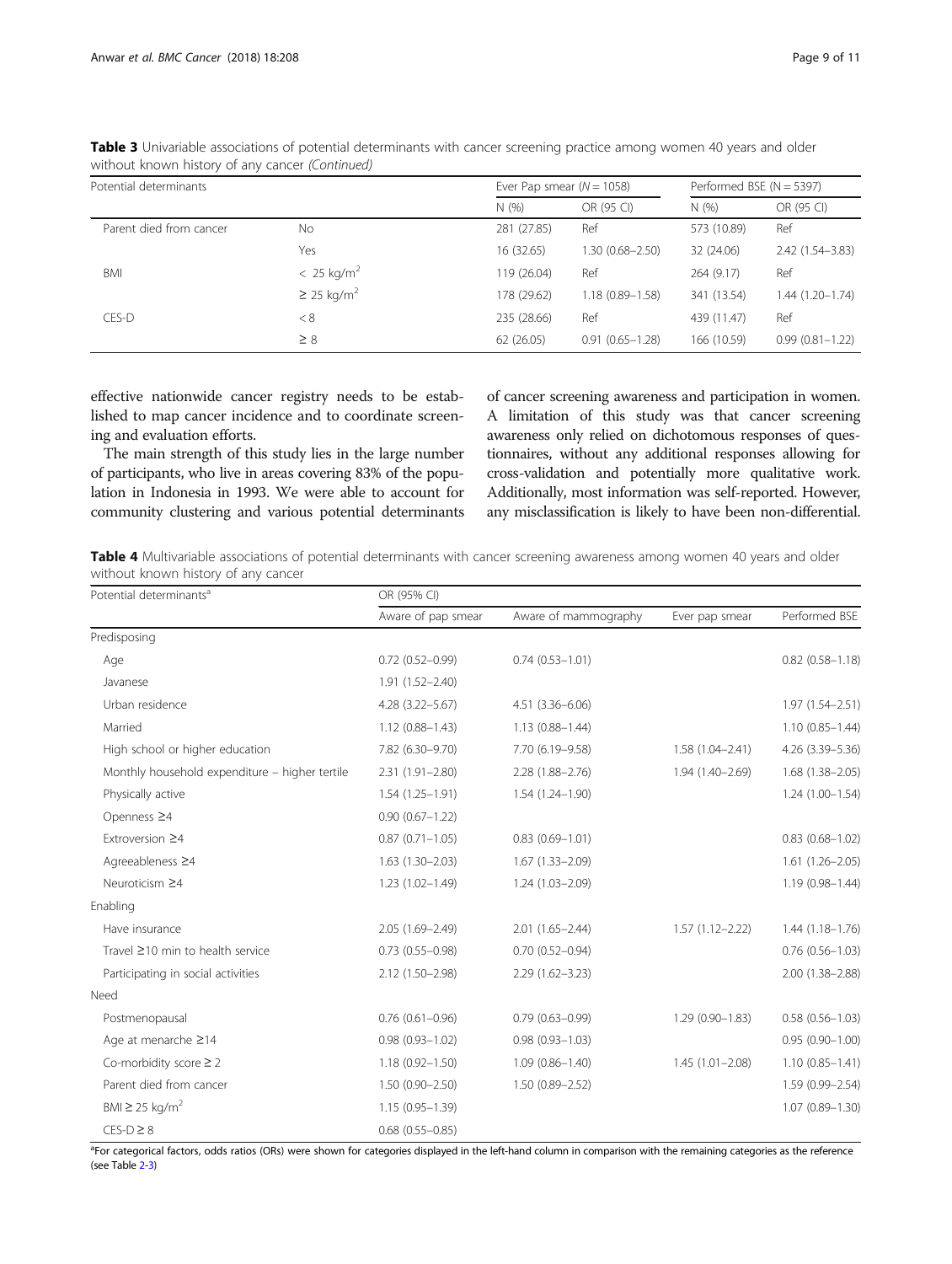<span id="page-9-0"></span>We did not use specific cancer questionnaires to measure awareness such as the UK Cancer Awareness Measure [\[40](#page-10-0)], since the survey was not originally designed for this particular purpose. Development and validation of a cancer awareness measurement tool that is socioculturally relevant to the Indonesian population is therefore necessary to refine our understanding of the variability in awareness of cancer screening in Indonesia. We were only able to capture mammography use in the past year due to data availability, and this may be a subject of further investigations. It should also be noted that less educated women may have been less familiar with certain medical terminology, although in Indonesia, the terms 'Pap smear' and 'mammography' are commonly used in the primary care settings [\[29](#page-10-0)]. However, we still observed associations between other factors and awareness to either Pap smears or mammography when adjusting for educational levels. Spurious correlations may be of concern when performing multiple comparisons as shown in our study. However, we planned our analyses based on a priori models and our results are explained by potential socioeconomic and health-related mechanisms, and are confirmed by findings from other studies. Therefore, the observed association is unlikely to be spurious [[41](#page-10-0)], although a discrepancy with the strength of the true association is possible due to the small number of participants. Women who responded to screening questionnaires may have different characteristics compared to all women aged 40 and older. Furthermore, although IFLS5 covered most respondents from the original IFLS1 survey, there have been rapid demographic changes in Indonesia [\[42](#page-10-0)]. These patterns may reduce the generalisability of our findings. However, demographic transition is well-reflected in the study population, such as the greater number of women living in urban areas in IFLS5 as opposed to the majority living in rural areas in 1993 [\[42](#page-10-0)]. Furthermore, this cohort effect is unlikely to affect the internal validity of the results. Finally, our analyses were cross-sectional and only imply associations. Untangling causal associations is necessary to identify key modifiable factors that improve or worsen awareness of and participation in cancer screening.

#### Conclusion

We identified a number of factors associated with cervical and breast cancer screening awareness and practice in Indonesia. Improvement of enabling factors such as access to healthcare and social participation may help enhance cancer screening in low-resource settings, particularly among subgroups of women who are socio-economically susceptible to a low awareness of cancer screening. The different associations observed with different personality traits support the potential benefit of employing a range of strategies to promote cancer awareness and participation in Indonesia and potentially other LMICs that lack longestablished cancer screening programmes.

#### Additional file

[Additional file 1:](https://doi.org/10.1186/s12885-018-4125-z) Table S1. Demographic characteristics of women based on response to questions on cancer screening. Figure S1. Selection of study participants from IFLS5. (PDF 312 kb)

#### Acknowledgements

The authors would like to thank Mr. Eric Hookom for reviewing and commenting on the manuscript draft.

#### Funding

WW is employed by grants from the UK Medical Research Council [MC\_UU\_12019/2] and [MC\_UU\_12019/4]. GT is funded by the UK Medical Research Council [G1001375/1], UK Economic & Social Research Council [ES/ L001772/1], and EU Horizon 2020 [668648]. Funding for IFLS5 was provided by the National Institute on Aging (NIA), grant 2R01 AG026676–05, the National Institute for Child Health and Human Development (NICHD), grant 2R01 HD050764-05A1 and grants from the World Bank, Indonesia and GRM International, Australia from DFAT, the Department of Foreign Affairs and Trade, Government of Australia. The funding body had no role in the design of the study and collection, analysis, and interpretation of data and in writing the manuscript.

#### Availability of data and materials

The dataset is publicly available at the RAND Corporation's website ([http://](http://www.rand.org/labor/FLS/IFLS/ifls5.html) [www.rand.org/labor/FLS/IFLS/ifls5.html](http://www.rand.org/labor/FLS/IFLS/ifls5.html)).

#### Authors' contributions

SLA and WW conceptualised the study. SLA, GT, JW and WW prepared the data used for the analysis. SLA and WW performed the analysis with critical feedback from GT and MVH. All authors interpreted the results of the analysis. SLA wrote the first draft. All authors reviewed and edited the draft and agreed on the final version of the manuscript.

#### Ethics approval and consent to participate

The research has been performed in accordance with the Declaration of Helsinki. The IFLS surveys and their procedures were reviewed and approved by the following ethics committees: IRBs (Institutional Review Boards) in the United States (at RAND) and in Indonesia at the Universitas Gadjah Mada (UGM) for IFLS5. Further information about ethical approval is available on RAND website [https://www.rand.org/labor/FLS/IFLS.html.](https://www.rand.org/labor/FLS/IFLS.html) Informed consent was obtained from all participants.

#### Consent for publication

Not applicable

#### Competing interests

The authors declare that they have no competing interests.

#### Publisher's Note

Springer Nature remains neutral with regard to jurisdictional claims in published maps and institutional affiliations.

#### Author details

<sup>1</sup> Division of Surgical Oncology Department of Surgery, Faculty of Medicine Universitas Gadjah Mada, Yogyakarta 55281, Indonesia. <sup>2</sup>PILAR Research and Education, 20 Station Road, Cambridge CB1 2JD, UK. <sup>3</sup>Cathie Marsh Institute for Social Research, University of Manchester, M13 9PL, Manchester, UK. 4 Translational Oncology and Urology Research, King's College London, London SE1 9RT, UK. <sup>5</sup> Division of Medical Haematology and Oncology Department of Internal Medicine, Faculty of Medicine Universitas Gadjah Mada, Yogyakarta 55281, Indonesia. <sup>6</sup>MRC Unit for Lifelong Health and Ageing, University College London, Place London WC1B 5JU, Bedford 33, UK.